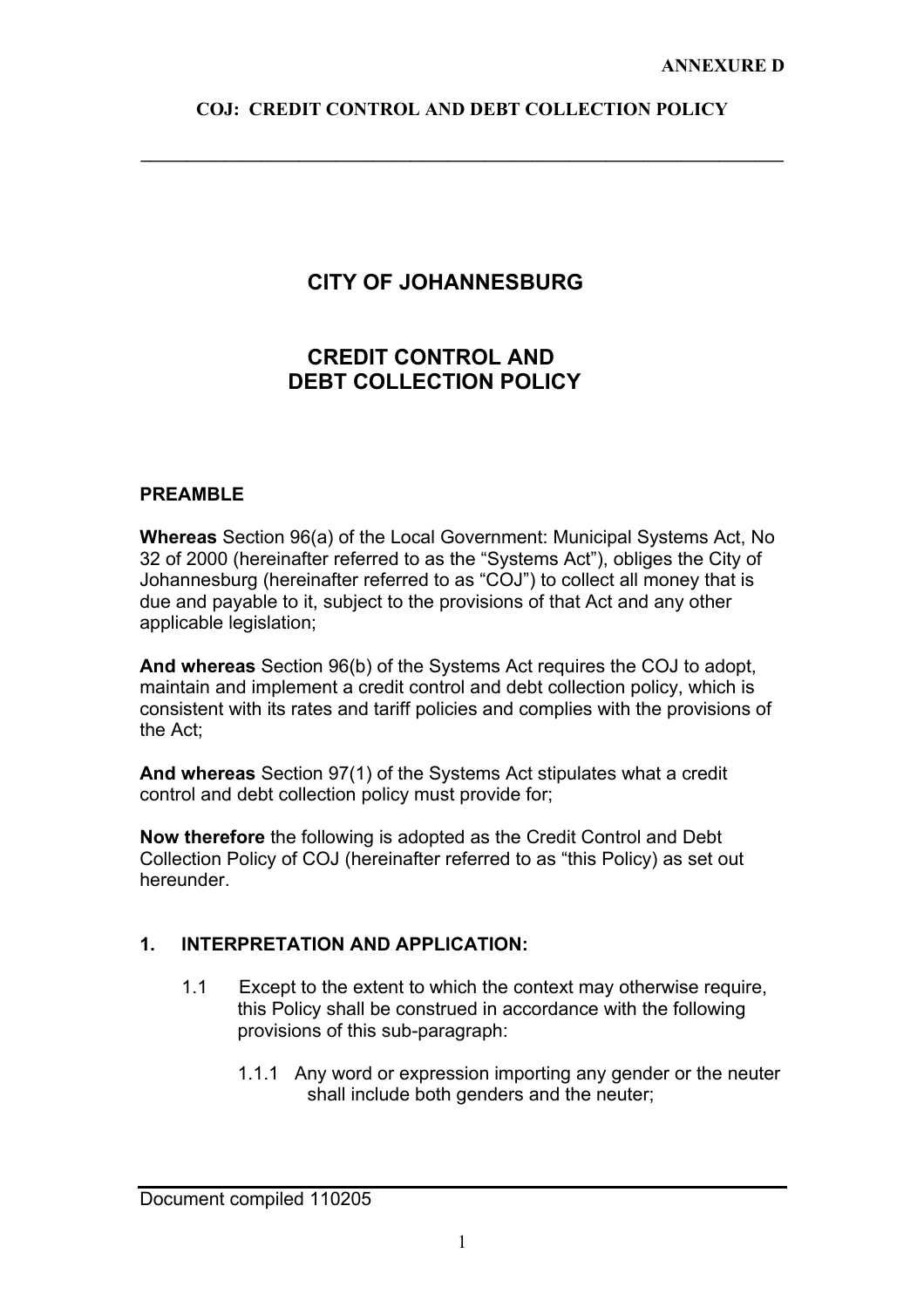**\_\_\_\_\_\_\_\_\_\_\_\_\_\_\_\_\_\_\_\_\_\_\_\_\_\_\_\_\_\_\_\_\_\_\_\_\_\_\_\_\_\_\_\_\_\_\_\_\_\_\_\_\_\_\_\_\_\_\_\_\_\_\_\_\_\_\_\_\_** 

- 1.1.2 Words importing the singular only also include the plural, and vica versa, where the context requires;
- 1.1.3 The following words shall have the meanings hereby assigned to them-
	- (i) "collection charges" means collection charges which may be recovered by COJ in terms of the Local Government Laws Amendment Act, 2002;
	- (ii) "law" includes a by-law;
	- (iii) "rateable property" means property on which COJ is empowered to impose rates.
	- (iv) "special cases" means indigent as refer to in the Systems Act and annexure B.
- 1.2 This policy shall apply only in respect of money due and payable to COJ for
	- 1.2.1 rates
	- 1.2.2 fees, surcharges on fees, charges and tariffs in respect of the provision of water, refuse removal, sewerage and the removal and purification of sewerage, electricity (hereinafter referred to collectively as "services") in cases where COJ is responsible for the rendering of accounts in relation to any one or more of the services and for the recovery of amounts due and payable in respect thereof, irrespective of whether the services, or any of them, are provided by COJ itself or by a service provider with which it has contracted to provide a service on its behalf;
	- 1.2.3 interest which has or will accrue in respect of any money due and payable or which will become due and payable to COJ in regard to rates or services;
	- 1.2.4 collection charges.
- 1.3 This Policy shall also apply in respect of services provided through pre-paid meters.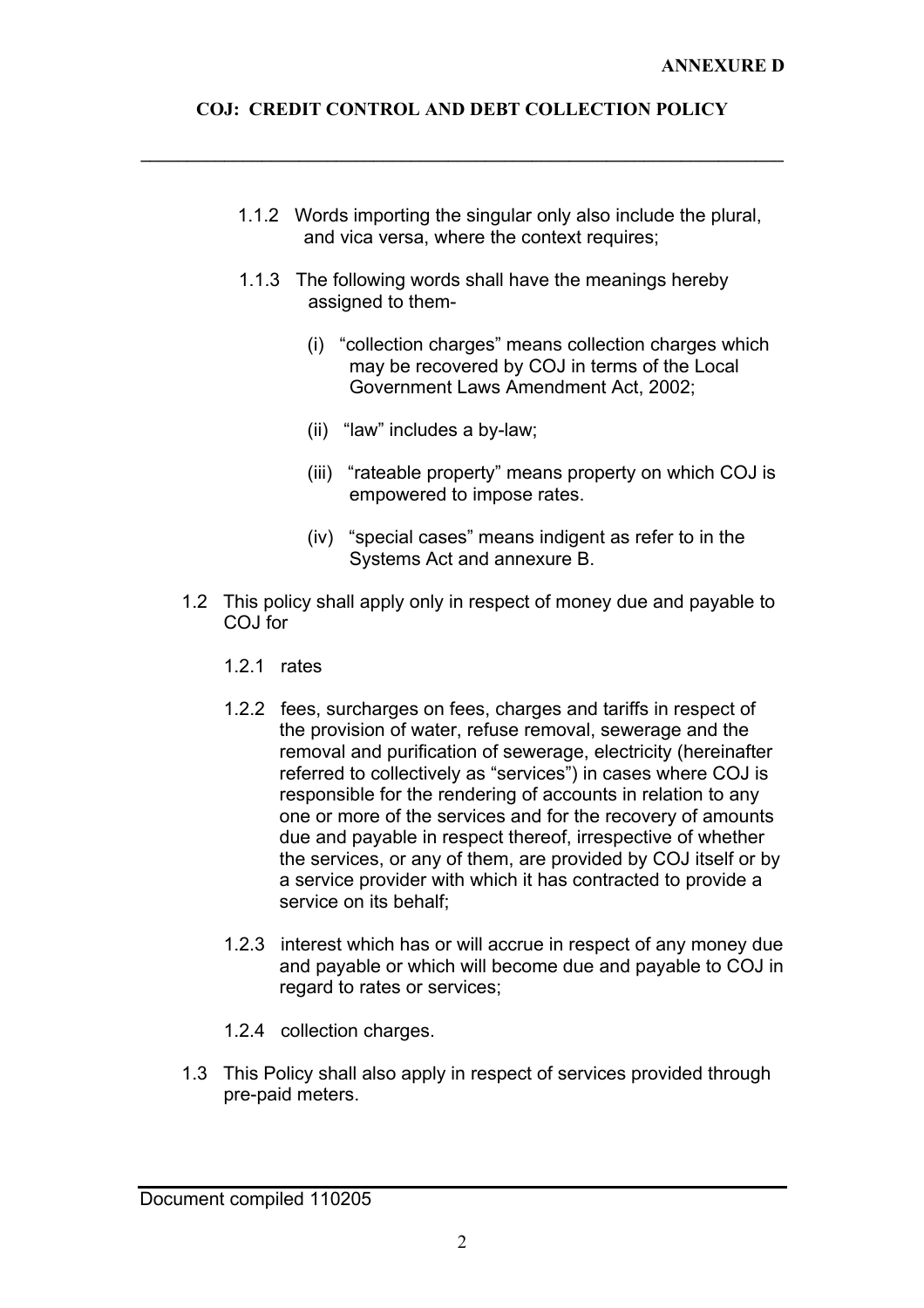**\_\_\_\_\_\_\_\_\_\_\_\_\_\_\_\_\_\_\_\_\_\_\_\_\_\_\_\_\_\_\_\_\_\_\_\_\_\_\_\_\_\_\_\_\_\_\_\_\_\_\_\_\_\_\_\_\_\_\_\_\_\_\_\_\_\_\_\_\_** 

## **2. OBJECTIVES OF THIS POLICY:**

The objectives of this Policy are to –

- 2.1 ensure that all money due and payable to COJ in respect of rates, fees for services, surcharges on such fees, charges, tariffs, interest which has accrued on any amounts due and payable in respect of the aforegoing and any collection charges are collected efficiently and promptly;
- 2.2 provide for credit control procedures and mechanisms and debt collection procedures and mechanisms;
- 2.3 provide for indigent debtors;
- 2.4 provide for the setting of realistic targets consistent with generally recognised practices and collection ratios and also the estimates of income set in the annual budget of COJ less an acceptable provision for bad debts;
- 2.5 provide for interest on overdue amounts;
- 2.6 provide for collection charges on the payment of any overdue amount;
- 2.7 provide for extension of time for the payment of overdue amounts;
- 2.8 provide for the termination of services or for restrictions on the provision of services when payments are overdue;
- 2.9 provide for matters relating to the unauthorised consumption of services, theft and damages.

## **3. IMPLEMENTATION**

This policy shall be implemented by those officials whose duties relate to the rendering of accounts and the collection of money due and payable to COJ on respect of rates and services, and who have contact with members of the public in relation to payments to the COJ for rates and services (hereinafter referred to as Designated Officials).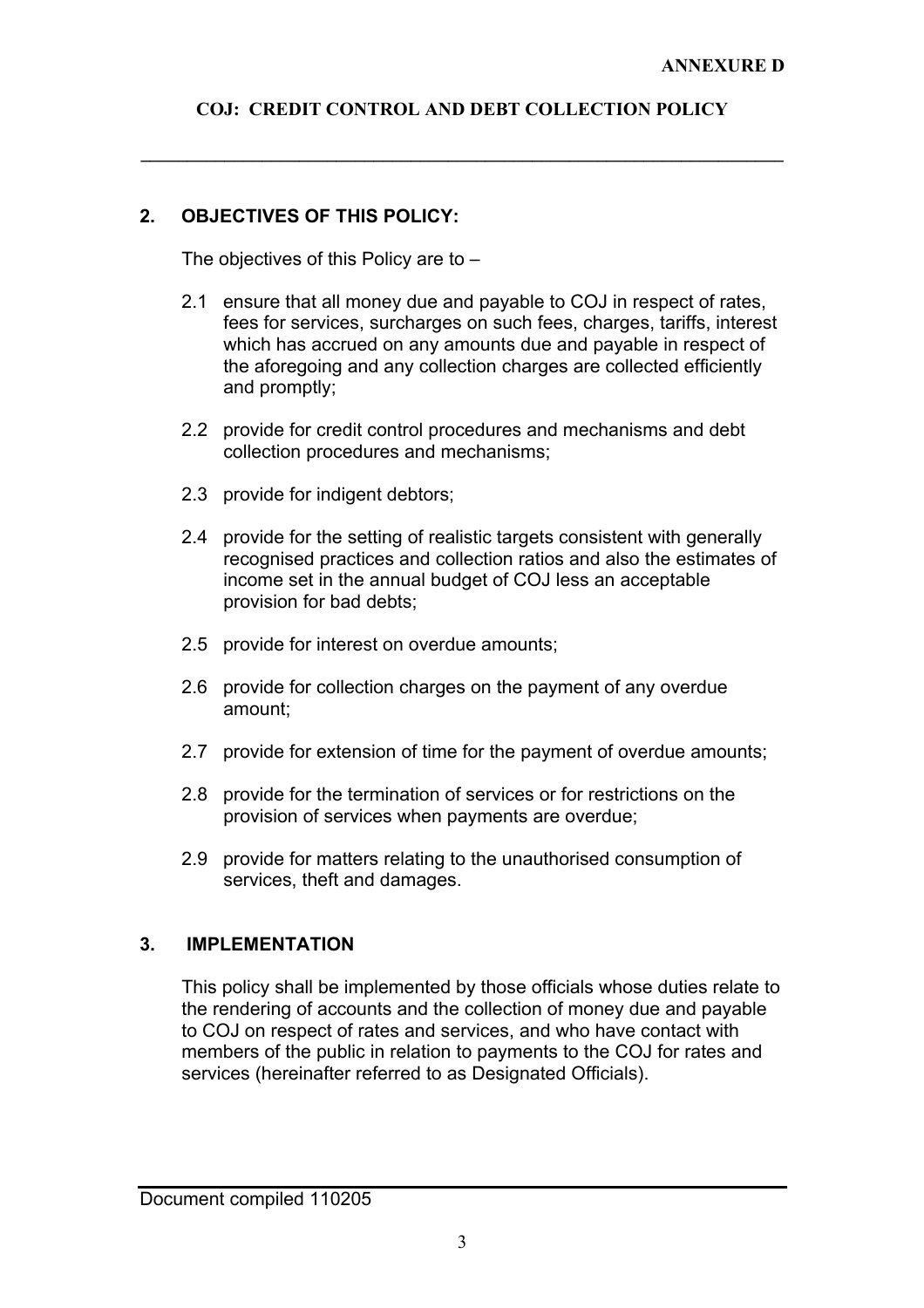**\_\_\_\_\_\_\_\_\_\_\_\_\_\_\_\_\_\_\_\_\_\_\_\_\_\_\_\_\_\_\_\_\_\_\_\_\_\_\_\_\_\_\_\_\_\_\_\_\_\_\_\_\_\_\_\_\_\_\_\_\_\_\_\_\_\_\_\_\_** 

## **4. RESPONSIBILITY FOR CREDIT CONTROL**

- 4.1 The COJ's Executive Mayor shall as supervisory authority:
	- 4.1.1 Oversee and monitor:

The implementation and enforcement of the COJ's credit control and debt collection policy and any by-laws enacted: and

The performance of the City Manager in implementing the policy and any by-laws.

- 4.1.2 When necessary, evaluate, review or adapt the policy and any by-laws, or the implementation of the policy and any such by-laws, in order to improve efficiency of its credit control and debt collection mechanisms, processes and procedure, and
- 4.1.3 Report monthly to a meeting of the Council.
- 4.2 The City Manager shall as implementing authority:
	- 4.2.1 Implement and enforce the COJ's credit control and debt collection policy and any by-laws enacted in terms of the Municipal Systems Act:
	- 4.2.2 In accordance with the credit control and debt collection policy and any such by-laws establish effective administrative mechanisms, processes and procedures to collect money that is due and payable to the COJ, and;
	- 4.2.3 Report the prescribed particulars monthly to a meeting of the supervising authority.

# **5. CODE OF ETHICS**

All COJ officials shall embrace the spirit of **Batho Pele** and treat all debtors with dignity and respect at all times. Employees shall execute their duties in an honest and transparent manner whilst protecting the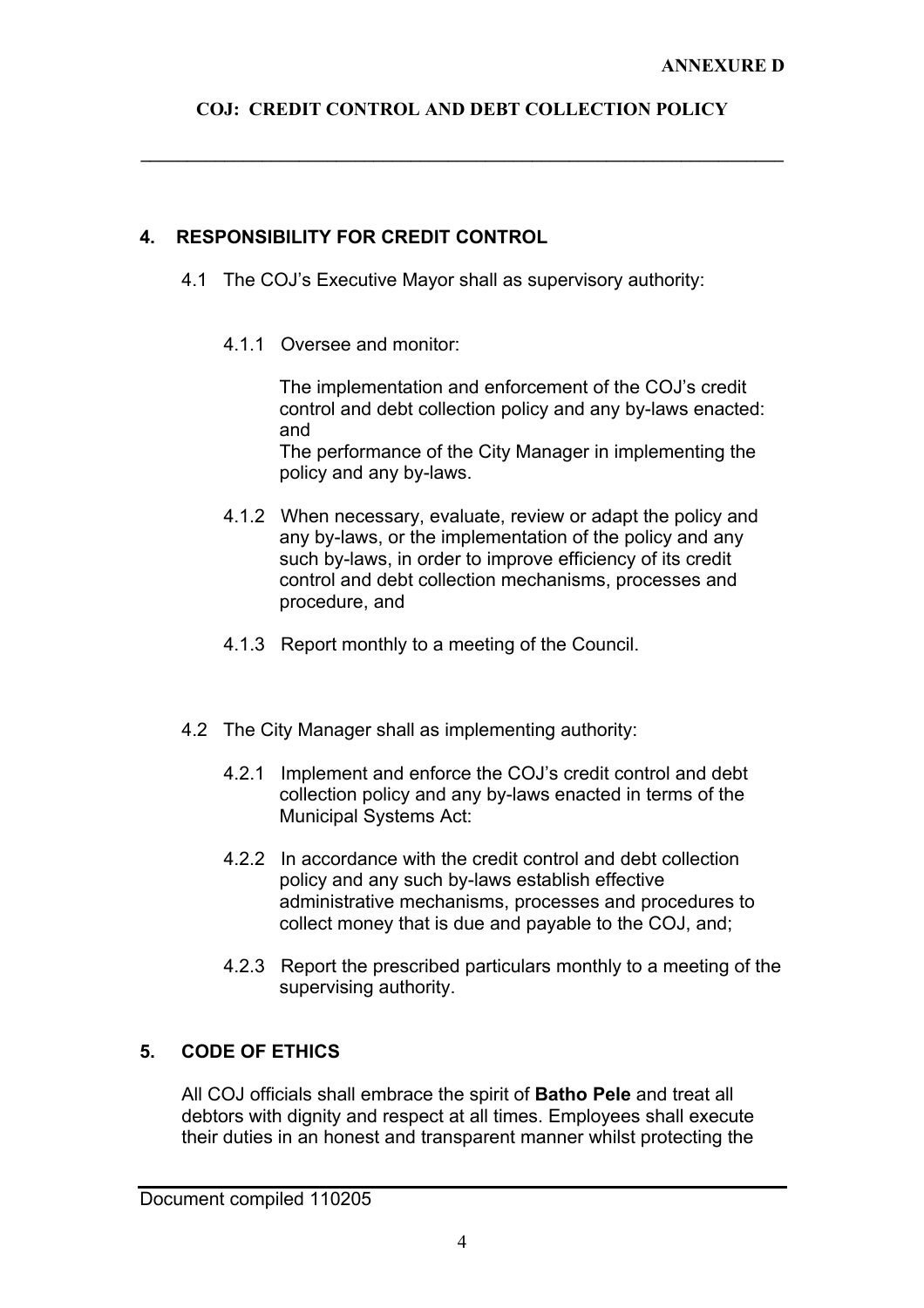**\_\_\_\_\_\_\_\_\_\_\_\_\_\_\_\_\_\_\_\_\_\_\_\_\_\_\_\_\_\_\_\_\_\_\_\_\_\_\_\_\_\_\_\_\_\_\_\_\_\_\_\_\_\_\_\_\_\_\_\_\_\_\_\_\_\_\_\_\_** 

confidentially of information in accordance with the Access to Information Act.

#### **6. CUSTOMER REGISTRATION (Service contract)**

COJ must ensure that the registration of new and existing customers is efficiently performed in regard to the following:

- 6.1 New customer registrations must be correctly administered with the fully completed legal contracts being duly signed. These contracts must be retained and be readily accessible to authorised persons only.
- 6.2 Full and concise details must be provided on application for a consumer agreement. All staff with customer contact must endeavour to update personal records whenever customers liaise with our offices
- 6.3 Certified copies of identity documents, company registration and resolutions are necessary for registration purposes and are used to determine, at the time of application, whether:
	- 6.3.1 Other accounts are currently held and;
	- 6.3.2 Debts are still outstanding on previous accounts.
- 6.4 Upon registration, new debtors must pay a cash deposit and lodge additional security, commensurate with risk as determined.
- 6.5 The COJ will verify through its billing system that the prospective account holder/owner/spouse does not have an outstanding account in respect of another property. Should there already be an arrear account, this account will have to be paid before a new account can be opened

## **7. ACCOUNTS**

The COJ may:

- 7.1 Consolidate any separate accounts of debtors liable for payments to the city,
- 7.2 Credit any payment by such a debtor against any account of that debtor, and

Document compiled 110205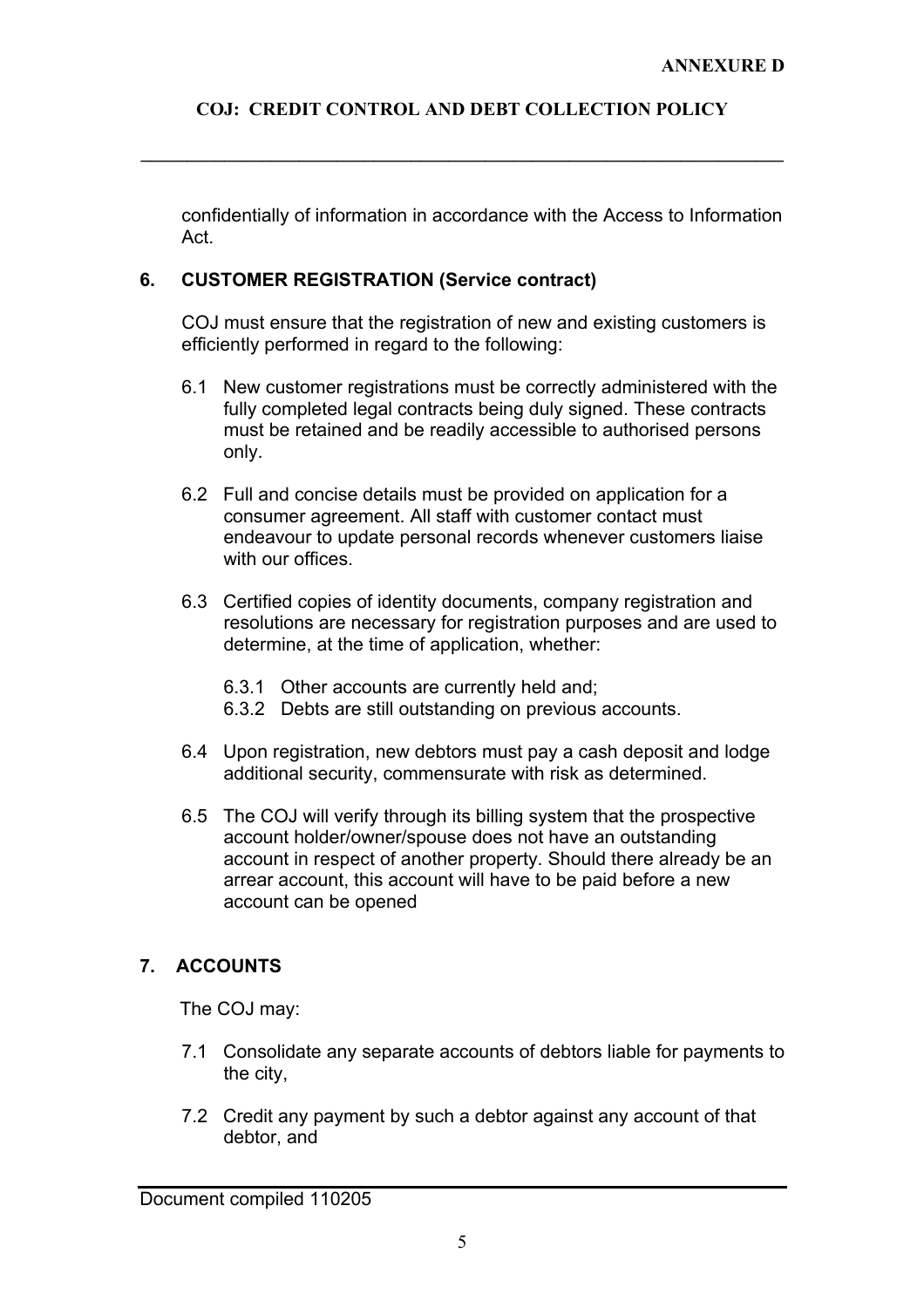**\_\_\_\_\_\_\_\_\_\_\_\_\_\_\_\_\_\_\_\_\_\_\_\_\_\_\_\_\_\_\_\_\_\_\_\_\_\_\_\_\_\_\_\_\_\_\_\_\_\_\_\_\_\_\_\_\_\_\_\_\_\_\_\_\_\_\_\_\_** 

7.3 Implement any of the debt collection and credit control measures provided for in these regulations in relation to any arrears on any of the accounts of such a debtor.

#### **8. ACCOUNT ADMINISTRATION**

- 8.1 COJ will endeavour to ensure:
	- 8.1.1 Accurate metering of consumption at fixed intervals with the minimum delay between service connection and first and subsequent billing.
	- 8.1.2 Where no reading can be obtained, interim readings (estimations) will be charged.
	- 8.1.3 Accurate up-to-date customer information.
	- 8.1.4 Accurate monthly billing with the application of appropriate correct tariffs and service charges.
	- 8.1.5 Ensuring the timely despatch of accounts.
	- 8.1.6 Adequate provision and the efficient operation of pay facilities throughout the COJ.
	- 8.1.7 Arrangements with third party institutions to accept payments on behalf of the COJ. Responsibility to ensure that payments are reflected on the account is vested with the debtor.
	- 8.1.8 Appropriate hours of business to facilitate account payments.
- 8.2 Although the COJ must render an account for the amount due by a debtor, failure thereof shall not relieve a debtor of the obligation to pay this amount.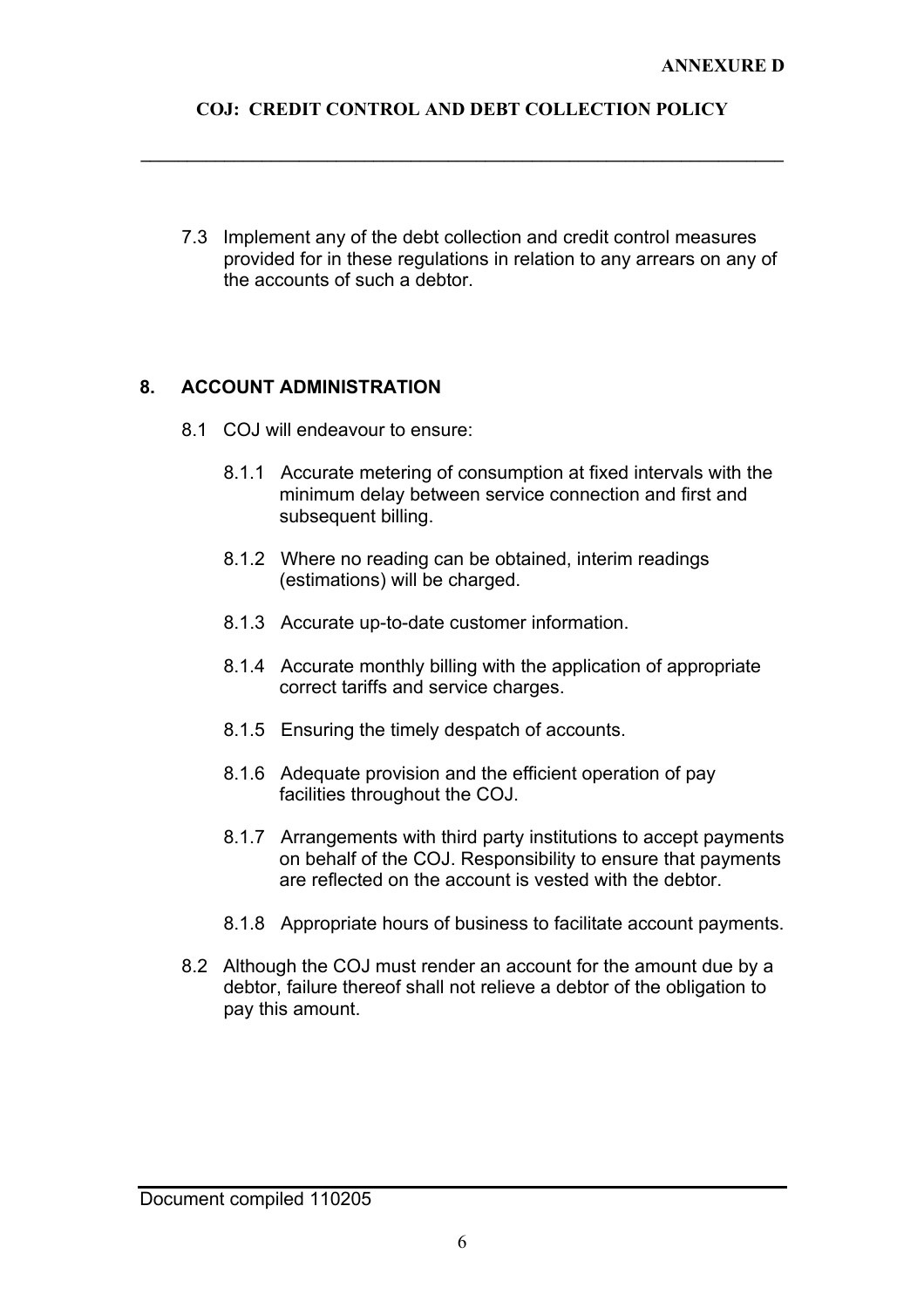**\_\_\_\_\_\_\_\_\_\_\_\_\_\_\_\_\_\_\_\_\_\_\_\_\_\_\_\_\_\_\_\_\_\_\_\_\_\_\_\_\_\_\_\_\_\_\_\_\_\_\_\_\_\_\_\_\_\_\_\_\_\_\_\_\_\_\_\_\_** 

#### **9. ACTIONS TO SECURE PAYMENT**

- 9.1 The COJ or its duly appointed agents may, in addition to the normal civil legal procedures to secure payment of accounts that are in arrears, take the following action to secure payment for municipal rates and services:
	- 9.1.1 Termination and/or restriction of the provisions of services: and
	- 9.1.2 Allocating a portion of payments or pre-payments to service charges arrears or future charges Credit control will commence from the conclusion of the consumer agreement.
- 9.2 Credit control methods will include, inter alia, the following:
	- 9.2.1 Evaluation of Application
	- 9.2.2 Reference Checking
	- 9.2.3 Credit bureau, Deeds Office, Registrar Stands
	- 9.2.4 Securities
	- 9.2.5 Deposits
	- 9.2.6 Binding Consumer Agreements
	- 9.2.7 Monthly Statements
	- 9.2.8 Statement Messages
	- 9.2.9 Telephone Calls
	- 9.2.10 Final Notices
	- 9.2.11 Termination or Restriction of Services
	- 9.2.12 Letter of Demand
	- 9.2.13 Legal Action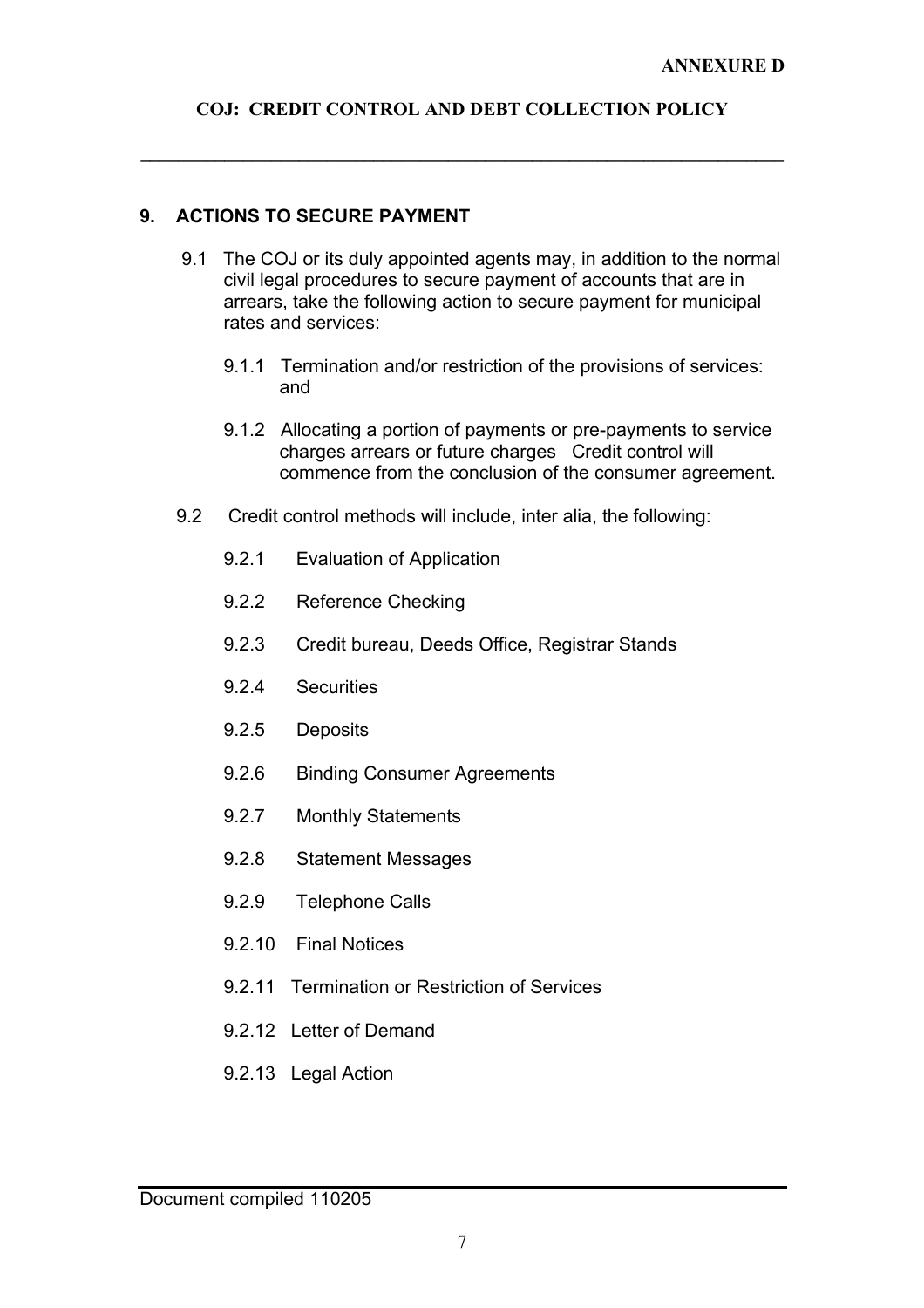**\_\_\_\_\_\_\_\_\_\_\_\_\_\_\_\_\_\_\_\_\_\_\_\_\_\_\_\_\_\_\_\_\_\_\_\_\_\_\_\_\_\_\_\_\_\_\_\_\_\_\_\_\_\_\_\_\_\_\_\_\_\_\_\_\_\_\_\_\_** 

#### **10. INTEREST CHARGES**

Interest will be charged on all overdue accounts by due date at the prevailing prime rate.

#### **11. COST TO REMIND DEBTORS OF ARREARS**

For any action taken in requesting payment from the debtor or reminding the debtor, by means of telephone, fax, e-mail, letter or otherwise, that his/her payments are due, an administrative fee may be levied against the account of the debtor in terms of COJ's tariff provisions.

#### **12. COST FOR TERMINATION OF SERVICES**

Where any service is terminated as a result of non-compliance with these regulations by the debtor, the COJ shall be entitled to levy and recover the standard credit control fees as determined by the COJ, from time to time, from the occupier/owner of the premises where the services were levied.

#### **13. POWER TO RESTRICT OR TERMINATE SUPPLY OF SERVICES**

- 13.1 The COJ may restrict or terminate the supply of water and electricity or discontinue any other service to any premises whenever a user of any service:
	- 13.1.1 Fails to make full payment on the due date or fails to make acceptable arrangements for the repayment of any amount for services, rates or taxes or other amounts due;
	- 13.1.2 Fails to comply with a condition of supply determined by the COJ;
	- 13.1.3 Obstructs the efficient supply of electricity, water or any other municipal services to another customer;
	- 13.1.4 Supplies such municipal service to a customer who is not entitled thereto or permits such service to continue;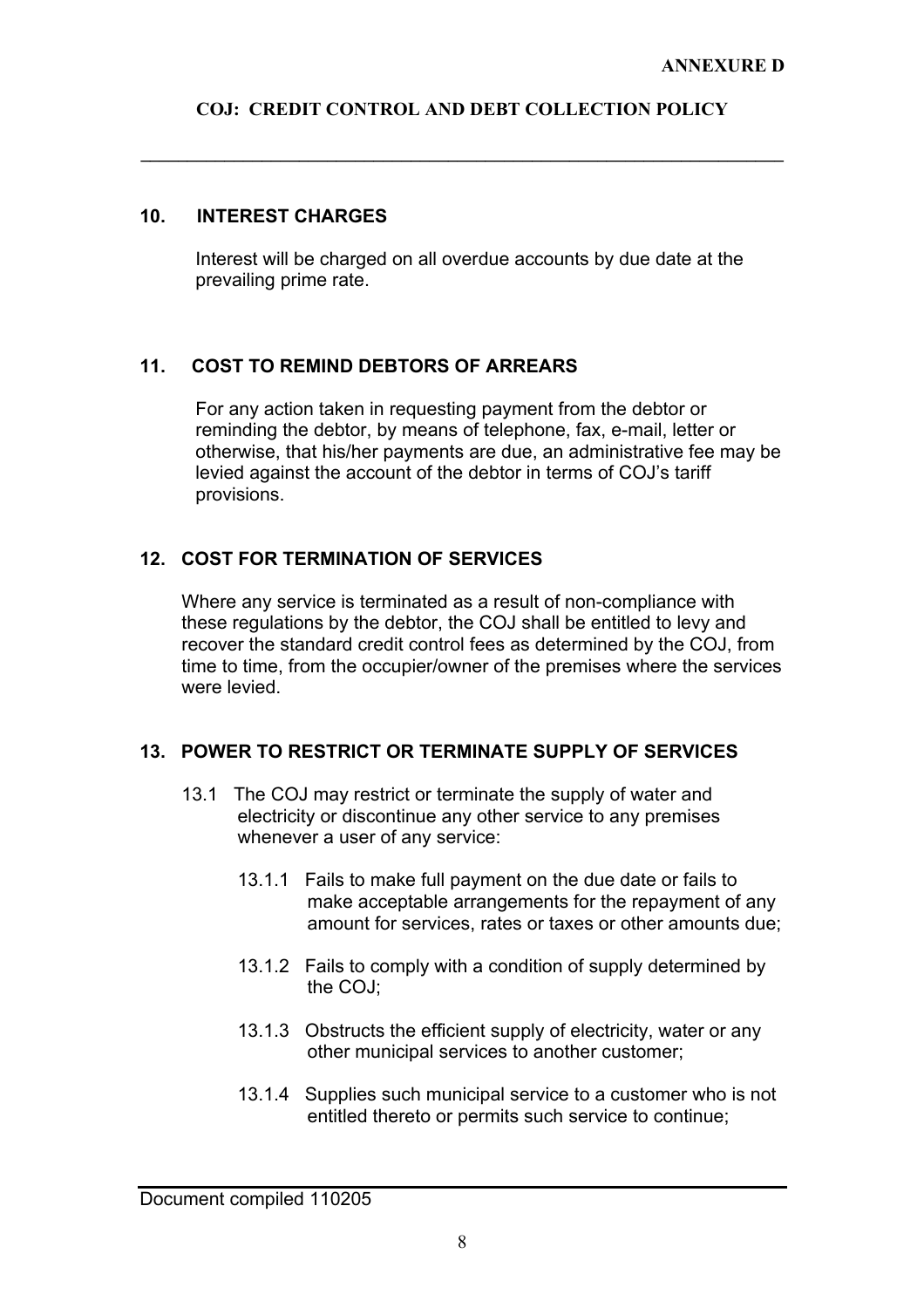**\_\_\_\_\_\_\_\_\_\_\_\_\_\_\_\_\_\_\_\_\_\_\_\_\_\_\_\_\_\_\_\_\_\_\_\_\_\_\_\_\_\_\_\_\_\_\_\_\_\_\_\_\_\_\_\_\_\_\_\_\_\_\_\_\_\_\_\_\_** 

- 13.1.5 Causes a situation which in the opinion of the COJ is dangerous or a contravention of relevant legislation;
- 13.1.6 Is placed under provisional sequestration, liquidation or judicial management, or commits an act of insolvency in terms of the Insolvency Act no 24 of 1936; and
- 13.1.7 If an administration order is granted in terms of section 74 of the Magistrate court Act, 1944 (Act 32 of 1944) in respect of such user.
- 13.2 The COJ shall reconnect and/or restore full levels of supply of any of the restricted or discontinued services only after the full amount outstanding and due, including the costs of such disconnection and reconnection, if any, have been paid in full, or acceptable arrangements have been made for payment of such outstanding amounts in terms of paragraph 16 below, or any other condition or conditions of this credit Policy have been complied with.
- 13.3 The right to restrict, disconnect or terminate service due to nonpayment shall be in respect of any service rendered by the COJ and shall prevail notwithstanding the fact that payment has been made in respect of any specific service and shall prevail not withstanding the fact that the person who entered into agreement for supply of services with the COJ and the owner are different entities or parties, as the case may be.

# **14. RECONNECTION OF SERVICES**

The Designated Official shall authorise the reconnection of services or reinstatement of service delivery after satisfactory payment and/or arrangement for payment has been made according to paragraph 16 of the Policy.

# **15. FULL AND FINAL SETTLEMENT OF AN ACOUNT**

- 15.1 The COJ shall be at liberty to appropriate monies received in respect of any of its debt at its sole discretion.
- 15.2 Where the exact amount due and payable to the COJ has not been paid in full, any lesser amount tendered to and accepted by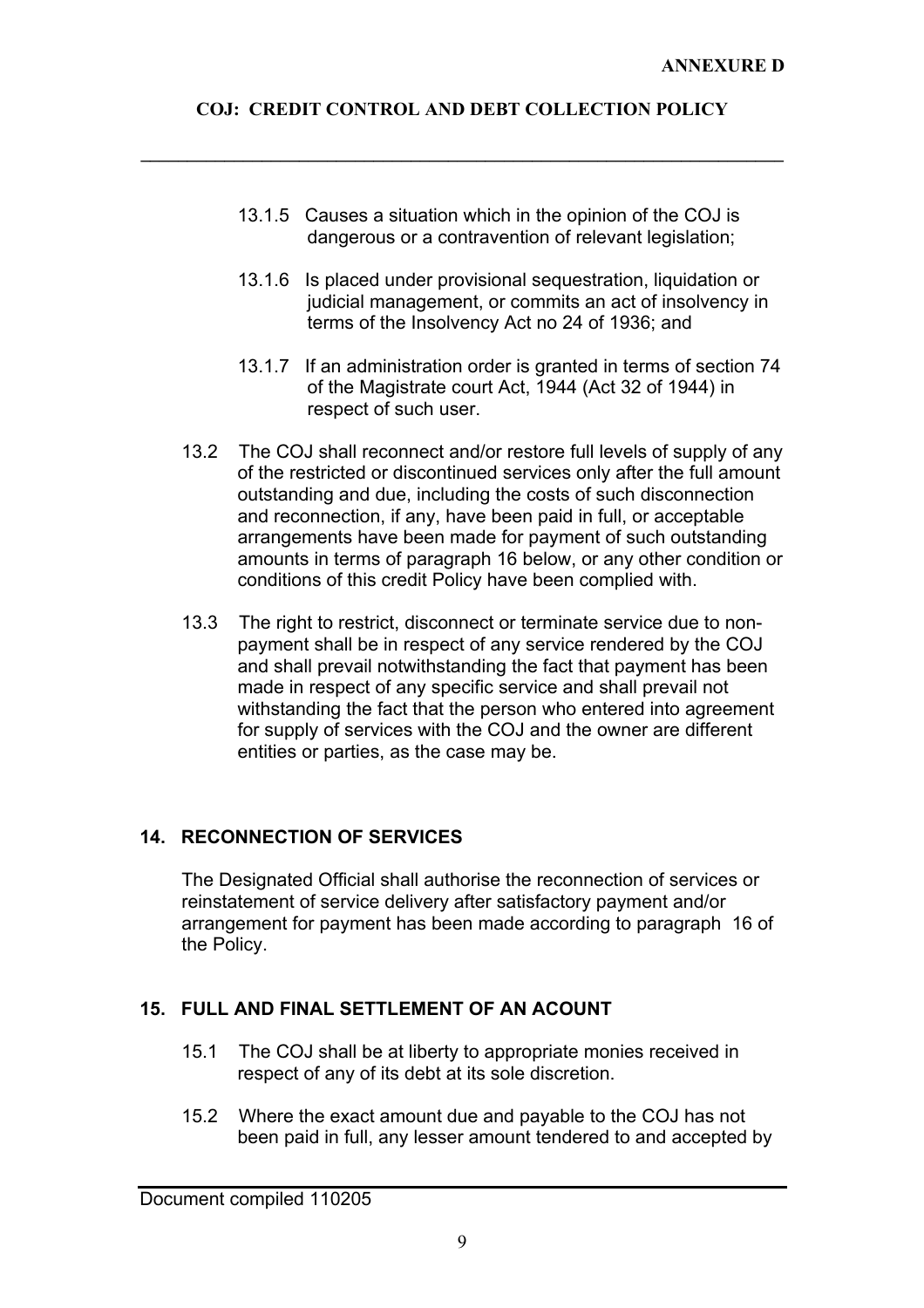**\_\_\_\_\_\_\_\_\_\_\_\_\_\_\_\_\_\_\_\_\_\_\_\_\_\_\_\_\_\_\_\_\_\_\_\_\_\_\_\_\_\_\_\_\_\_\_\_\_\_\_\_\_\_\_\_\_\_\_\_\_\_\_\_\_\_\_\_\_** 

a COJ employee, except when duly accepted in terms of a delegation of power, shall not be in final settlement of such an account.

- 15.3 The provision above shall prevail notwithstanding the fact that such lesser payment was tendered and/or accepted in full settlement.
- 15.4 Only once the Designated Official has, in terms of the powers delegated to him, accepted in writing payment of such lesser amount, shall such payment be regarded as a payment in full and final settlement.

### **16. ARRANGEMENTS TO PAY ARREARS**

- 16.1 A debtor may enter into a written agreement with the COJ to repay any over due amount to the COJ under the following conditions:
	- 16.1.1 The outstanding balance, costs and any interest thereon shall be paid in monthly instalment/s and;
	- 16.1.2 The current monthly amount must be paid in full on or before due date and;
	- 16.1.3 The written agreement has to be signed on behalf of the COJ by a duly authorised official.
- 16.2 In order to determine monthly instalments, a comprehensive certified statement of assets and liabilities of the debtor needs to be compiled by the debtor. To ensure the continuous payment of such arrangement the amount determined must be affordable to the debtor, taking into account that payment of the monthly current account is a prerequisite for concluding an arrangement. The main aim of an agreement will be to promote full payment of the current account and to address the arrears on a consistent basis.
- 16.3 Should any dispute arise as to the amount owing, the debtor will continue to make regular payments, based on the average charges for the preceding three months prior to the dispute, plus interest.

## **17. INTEREST ON ARRANGEMENTS**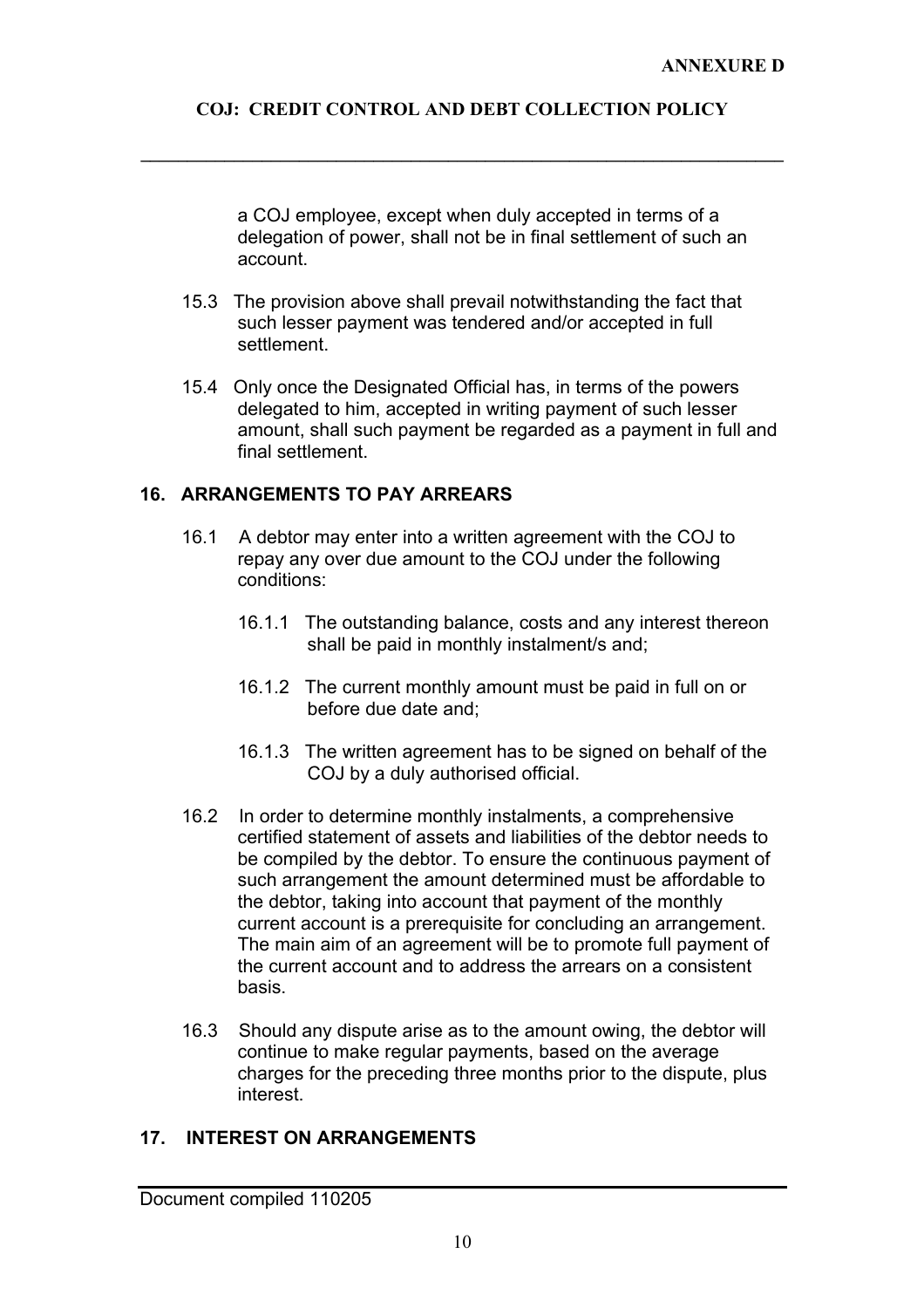**\_\_\_\_\_\_\_\_\_\_\_\_\_\_\_\_\_\_\_\_\_\_\_\_\_\_\_\_\_\_\_\_\_\_\_\_\_\_\_\_\_\_\_\_\_\_\_\_\_\_\_\_\_\_\_\_\_\_\_\_\_\_\_\_\_\_\_\_\_** 

Once an agreement has been concluded the amount in arrears will be reflected as current and no further interest will be added. In the event of default, interest will again be levied from date of default.

## **18. AGENTS, ATTORNEYS AND OTHER COLLECTION AGENTS**

- 18.1 The COJ shall compile a list of all external agents acting on behalf of the COJ which list shall *inter alia* contain their names, details and contact information. All such agents shall be supplied with a copy of the credit control measures.
- 18.2 Clear instructions to agents and other arrangements must be given for the customer's benefit. Under no circumstances may agents negotiate terms, extend payment periods or accept cash on behalf of the COJ, unless specifically instructed in writing to do so. The agent, on request of the debtor, must produce this instruction.
- 18.3 The cost to the COJ and to the debtor must be detailed for each stage of the credit control measures and for all possible actions. The liability for the costs of legal action and other credit control actions will be for the account of the debtor where appropriate.

## **19. LEGAL FEES**

All legal costs, including attorney-and-own-client costs incurred in the recovery of amounts in arrears shall be levied against the arrears account of the debtor and/or recovered directly by the duly appointed agent.

# **20. FRAUD, TAMPERING AND OTHER CRIMINAL ACTIVITY**

The COJ shall at its discretion be entitled to withhold the supply water or electricity to a debtor who is found guilty of fraud, theft or any other criminal action relating to the supply of water and electricity, or if it is evident that fraud, theft or any other criminal action has occurred relating to such supply, until the total costs, penalties, other fees, tariffs and rates due to the COJ have been paid in full.

#### **21. CREDIT CONTROL AND DEBT COLLECTION PROCEDURES FOR WATER AND ELECTRICITY**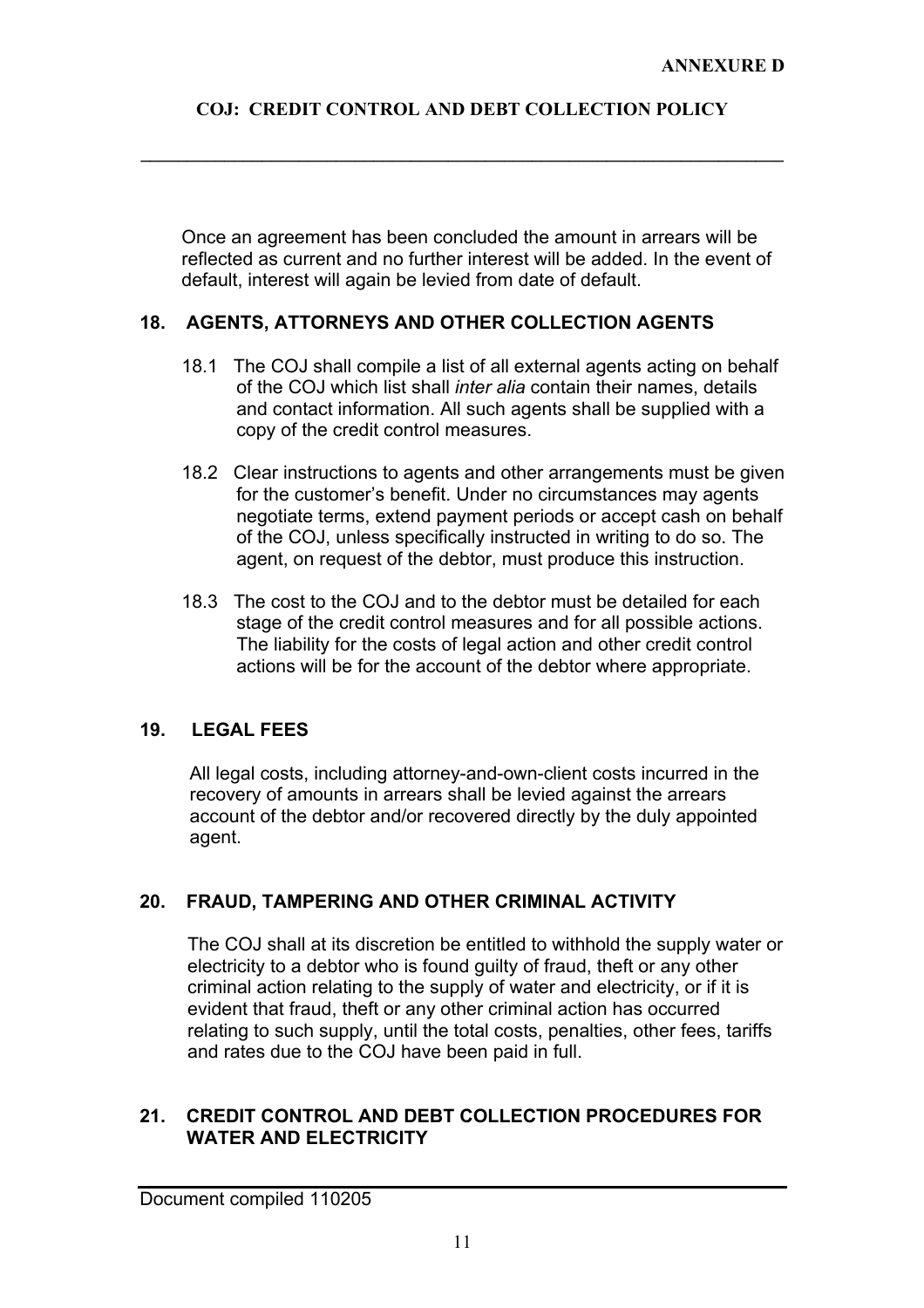**\_\_\_\_\_\_\_\_\_\_\_\_\_\_\_\_\_\_\_\_\_\_\_\_\_\_\_\_\_\_\_\_\_\_\_\_\_\_\_\_\_\_\_\_\_\_\_\_\_\_\_\_\_\_\_\_\_\_\_\_\_\_\_\_\_\_\_\_\_** 

Where debtors fail to pay their water and electricity account on/or before the due date as indicated on the statement.

- 21.1 Final demands/statements may be delivered or posted after the due date. The final notice/statement will advise that the client may arrange to pay the outstanding balance in terms of paragraph 16. The final notice/statement shall constitute a final notice and failure to settle the account on the due date will lead to disconnection of services at any date thereafter, without further notice.
- 21.2 An acknowledgement of debt must be completed and all arrangements for paying off arrear accounts must comply with the format set out on Annexure A to this policy. Copies must be handed to the debtor.
- 21.3 Debit orders/stop orders shall be completed for the monthly repayment of the agreed amount. If the arrangement is dishonoured, the full balance will immediately become payable.
- 21.4 Only account holders with positive proof of identity or an authorised agent with a Power of Attorney will be allowed to complete an Acknowledgement of Debt.
- 21.5 Where cheques are dishonoured after an arrangement has been made the full balance will immediately become payable. Electricity and/or water supply to such clients will immediately be disconnected without notice until the full amount is paid in cash, per bank cheque, credit card or debit card at Council offices.
- 21.6 No person will be allowed to enter into a second agreement if the first agreement was dishonoured, except in merit cases.
- 21.7 Merit cases, where special circumstances prevail, must be treated individually and could amongst others include the following categories:
	- 21.7.1 Deceased estates
	- 21.7.2 Liquidated companies
	- 21.7.3 Private persons under administration
	- 21.7.4 Outstanding enquiries on accounts, for example, misallocated payments, water leaks, journals, incorrect levies, etc.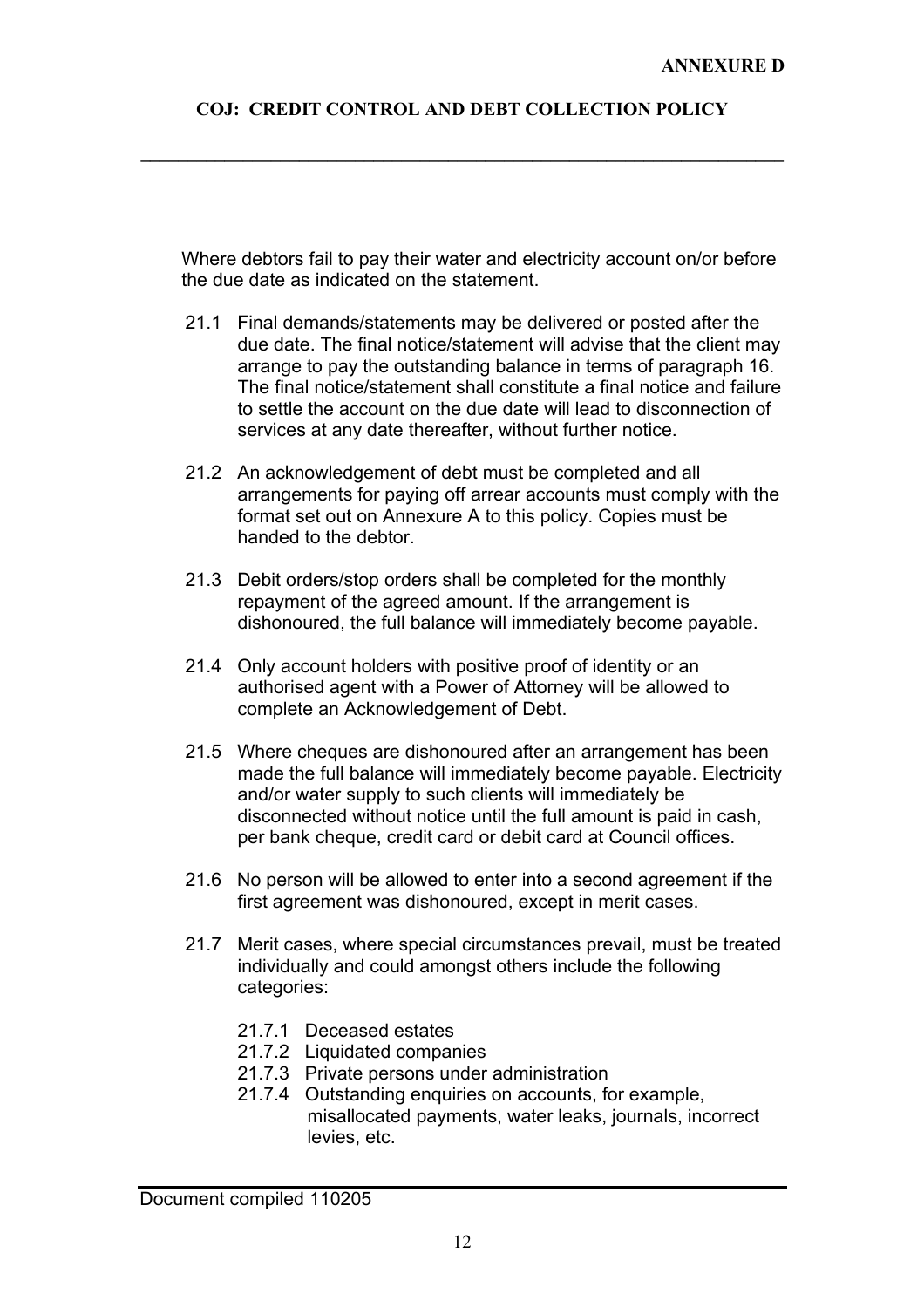**\_\_\_\_\_\_\_\_\_\_\_\_\_\_\_\_\_\_\_\_\_\_\_\_\_\_\_\_\_\_\_\_\_\_\_\_\_\_\_\_\_\_\_\_\_\_\_\_\_\_\_\_\_\_\_\_\_\_\_\_\_\_\_\_\_\_\_\_\_** 

- 21.7.5 Pensioners
- 21.7.6 Any other case not mentioned which can be regarded as merit cases due to the circumstances pertaining to such case.
- 21.8 Payment of arrears in respect of merit cases shall not exceed 60 months (5 years).
- 21.9 When disconnection of electricity and/or water supply takes place due to non-payment, the debtor will be required to provide additional security to the satisfaction of the designated official.
- 21.10 Where the consumer has not entered into a service agreement with the COJ, water and/or electricity may be disconnected until such time as a service agreement has been signed, the applicable deposits paid, the account billed to date of occupation and arrears paid in full.
- 21.11 Where services are illegally restored criminal action will be taken.
- 21.12 Where water and electricity amounts are not paid on or before the due date, without response, services will be terminated, deposits will be appropriated, securities will be applied and accounts will be handed over for legal action. In such an event , the relevant debtors will have to make further arrangements at the attorneys for payment of the arrear amounts. The current monthly accounts must be paid directly to the COJ.
- 21.13 An account handed over for collection may be withdrawn at the COJ's discretion.
- 21.14 After installation of a prepaid meter, water and/or electricity will not be sold to debtors, unless an agreement for the arrears has been concluded.
- 21.15 Where applicable, the provisions of paragraph 16 above shall apply *mutatis mutandis* to this paragraph 21.

#### **22. CREDIT CONTROL AND DEBT COLLECTION PROCEDURES FOR ASSESSMENT RATES, REFUSE, SEWERAGE AND SUNDRY DEBTORS AND UNMETERED PROPERTIES**

Where consumers fail to pay their accounts by the due date of every month as indicated on the statement, the following actions will be taken: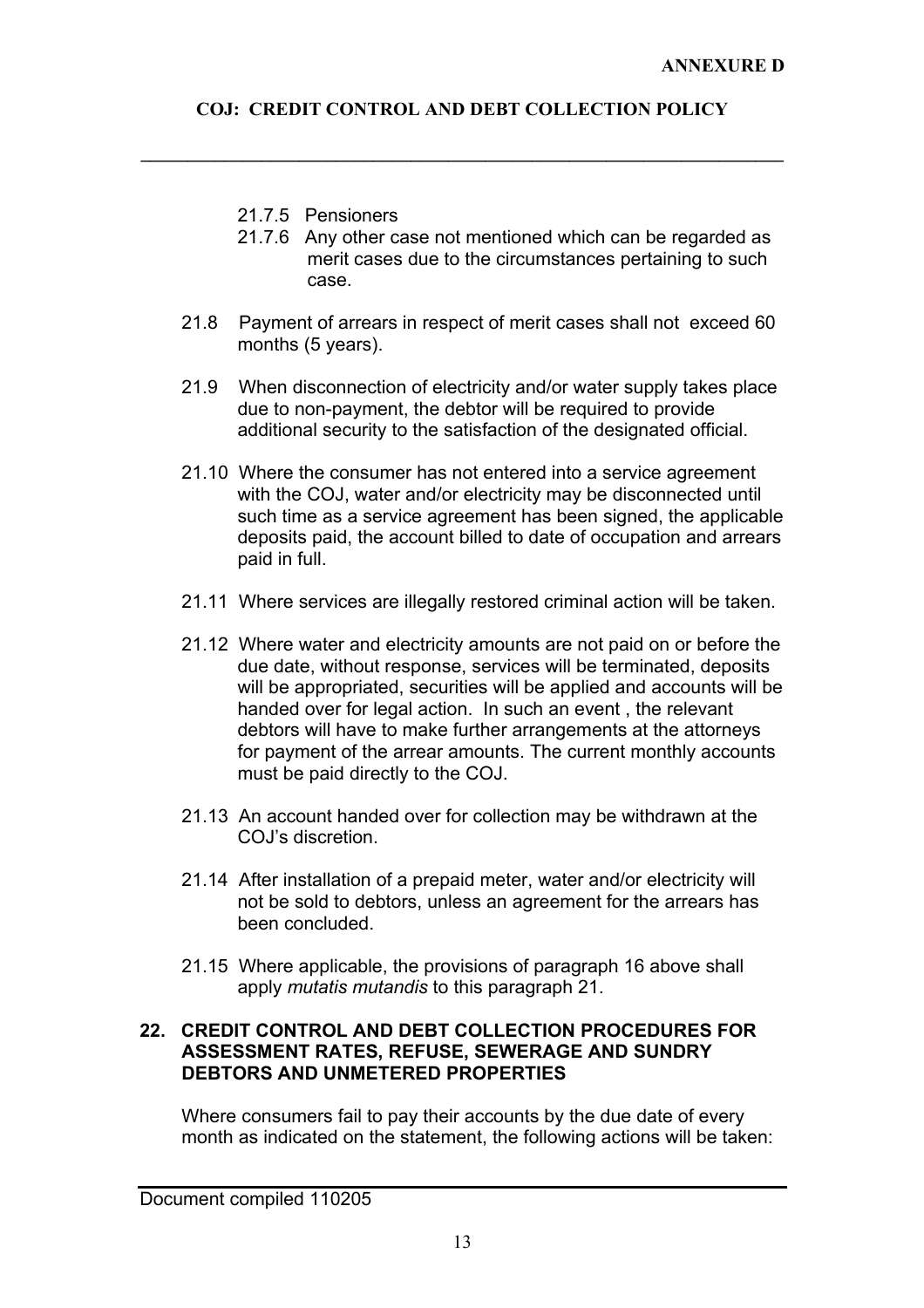**\_\_\_\_\_\_\_\_\_\_\_\_\_\_\_\_\_\_\_\_\_\_\_\_\_\_\_\_\_\_\_\_\_\_\_\_\_\_\_\_\_\_\_\_\_\_\_\_\_\_\_\_\_\_\_\_\_\_\_\_\_\_\_\_\_\_\_\_\_** 

- 22.1 Final notices/statements may be posted or delivered where accounts are in arrear. The final demand/statement will advise that the client may arrange to pay the outstanding balance in terms of paragraph 16. The final notice/statement shall constitute a final notice and failure to settle the account on the due date will lead to disconnection of services at any date thereafter, without further notice.
- 22.2 Where applicable, the provisions of paragraphs 16 and 21 above shall apply *mutatis mutandis* to this paragraph 22.
- 22.3 If no response has been received in response to the final demand those accounts still outstanding will be handed over for collection and/or legal action to the attorneys and may be listed at a credit bureau.
- 22.4 Where an account remains unpaid on a property that is unmetered, the procedures contained in paragraph 21 above, will apply *mutatis mutandis*.

#### **23. CREDIT CONTOL POLICY TO BE APPLIED FOR INDIGENT HOUSEHOLD**

The Indigent (Special Cases) Policy adopted by the City on 20 June 2002 shall *mutatis mutandis* apply to such Special Cases.